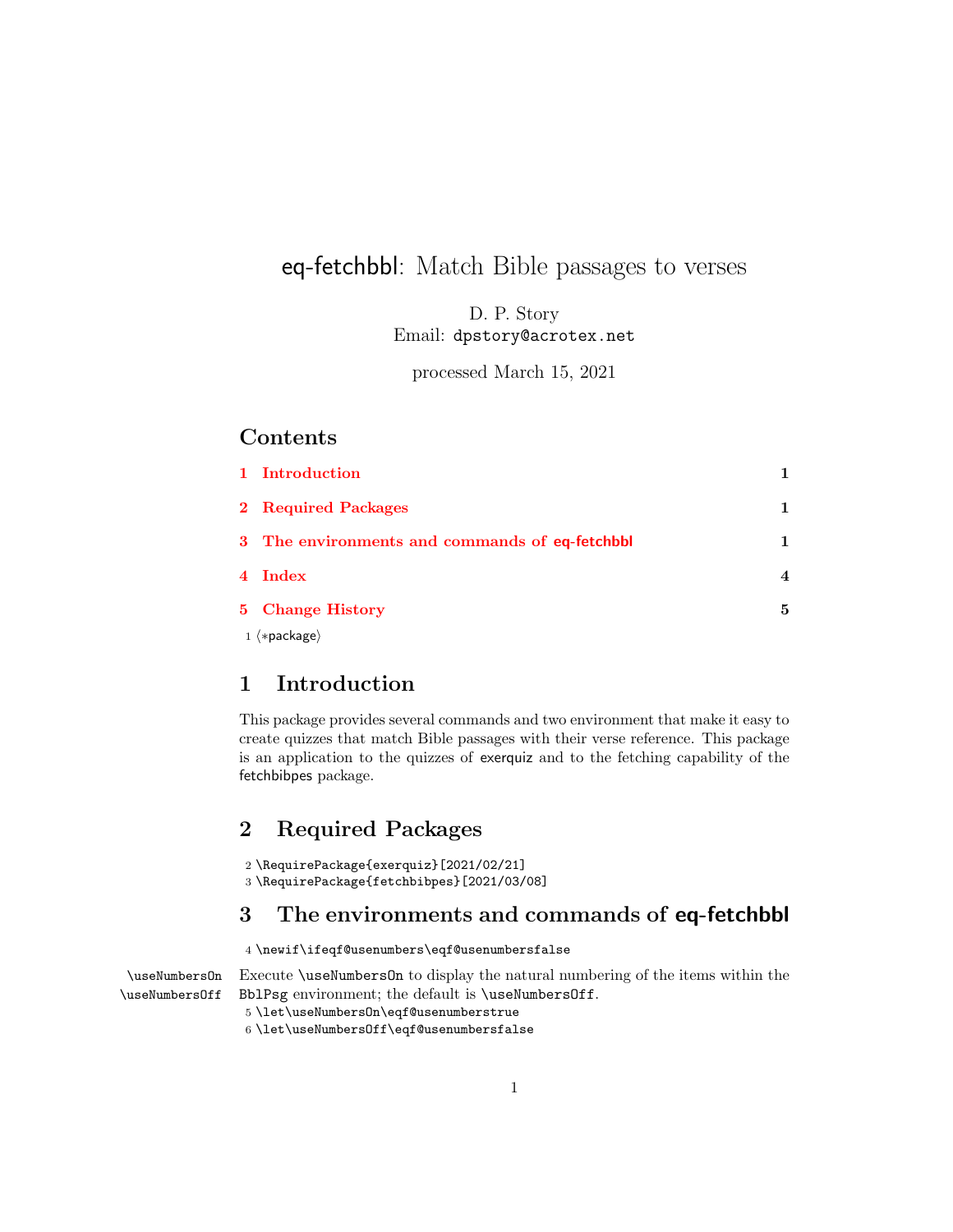```
\setRBTWidthTo The \setRBTWidthTo sets the contents of \RBTWidth to the width of the argument
                passed to it, \RBTWidth is used for the width of the underlying \RespBoxTxt con-
                trol. The default is \setminus \text{BTVidthTo{AA}} the width of two capital A's. Similarly,
 \setRBTWidth \setRBTWidth sets the contents of \RBTWidth based on a dimension passed by its
                argument (eg, setRBTWidth{10pt}).
                 7 \newcommand{\setRBTWidthTo}[1]{\settowidth{\eflength}{#1}\edef
                 8 \RBTWidth{\the\eflength}}
                 9 \setRBTWidthTo{AA}
                10 \newcommand{\setRBTWidth}[1]{\setlength{\eflength}{#1}\edef
                11 \RBTWidth{\the\eflength}}
  \presetMBbl We set the default properties of the questions of \RespBoxTxt (those within the
                BblPsg environment). May be redefined.
                12 \newcommand{\presetMBbl}{\Q{1}\rectW{\RBTWidth}
                13 \AddAAKeystroke{event.change=event.change.toUpperCase();}}
                Internal definition of markup common to \@qFP and \@sFP.
                14 \newcommand{\priorRBT}[1]{\def\prior@RBT##1{#1}}
                15 \priorRBT{}
                16 \newcommand{\priorPsg}[1]{\def\prior@Psg##1{#1}}
                17 \priorPsg{}
                18 \def\CATorTBX#1{\ifx\eqQuizType\isQZ
                19 \CorrAnsButton{\txtRef{\currQuiz#1}}\else
                20 \sqTallyBox\fi}
                21 \def\eqf@RBTx#1{\prior@RBT{\CATorTBX{#1}}\RespBoxTxt[%
                22 \ \preceq{\preceq{0}{0}{0}{1}{\text{Ref}{\text{Quiz#1}}}23 \def\@@qsFP#1#2{\fetchversestxt[typeset,#1]{#2}\strut
                24 \ifeqf@usenumbers\efKern{1bp}{0pt}\eqf@RBTx{#2}\space\else
                25 \makebox[0pt][r]{\eqf@RBTx{#2}\hskip\labelsep}\ignorespaces\fi
                26 \prior@Psg{\CATorTBX{#2}}\passagetxt
                27 }
         \@qFP[hoptionsi]{hversei} is an internal command that is \let to \qFP within the
          \qFP BblPsg environment. The \{options\} are passed to \fetchversestxt of the fetch-
                bibpes package; \langle <i>verse</i> \rangle is the verse of the passage to be used. For example,
                \qFP{Mat 10:26}.
                28 \newcommand\adjCAB[2][\hfill]{\def\@djCAB##1##2{#1#2}}
                29 \text{ad} \text{CAB}{#2}
                30 \newcommand{\@qFP}[2][]{\@@qsFP{#1}{#2}\relax
                31 \@djCAB{\hfill}{\CorrAnsButton{\txtRef{\currQuiz#2}}}}
         \@qFV[hoptionsi]{hversei} is an internal command that is \let to \qFV within the
          \qFV BblPsg environment. The \{options\} are passed to \fetchversestxt of the fetch-
                bibpes package; \langle <i>verse</i> \rangle is the verse of the passage to be used. For example,
                \qFV{Mat 10:26}.
                32 \newcommand{\@qFV}[2][]{%
                33 \fetchversestxt[typeset,#1]{#2}\label{\currQuiz#2}\strut
```

```
34 \versetxt
35 }
```
 $\cos\phi$  (*options*)]{*(verse)*} is an internal command that is **\let** to **\sFP** within the \sFP BblPsg environment. The  $\langle$ options $\rangle$  are passed to **\fetchversestxt** of the fetch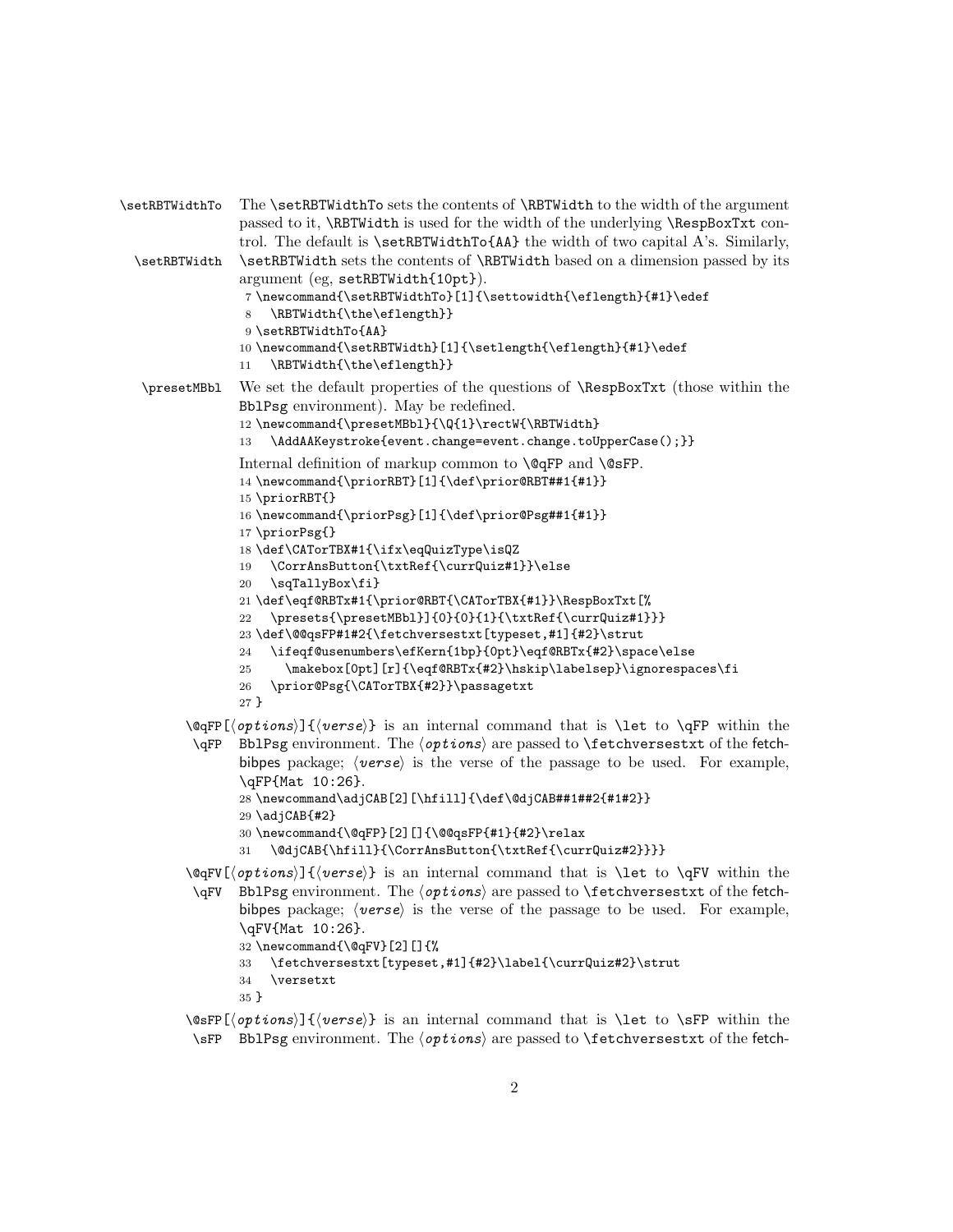bibpes package;  $\langle \text{verse} \rangle$  is the verse of the passage to be used. For example, \sFP{Mat 10:26}.

```
36 \newcommand\adjTBX[2][\hfill]{\def\@djTBX##1##2{#1#2}}
```

```
37 \adjTBX{#2}
```

```
38 \newcommand{\@sFP}[2][]{\@@qsFP{#1}{#2}\relax
```
39 \@djTBX{\hfill}{\sqTallyBox}}

 $\cosFV[\{options\}]\{\{verse\}\$ is an internal command that is **\let** to **\sFV** within the \sFP BblPsg environment. The  $\{options\}$  are passed to \fetchversestxt of the fetchbibpes package;  $\langle \text{verse} \rangle$  is the verse of the passage to be used. For example, \sFV{Mat 10:26}.

```
40 \newcommand{\@sFV}[2][]{%
```
- 41 \fetchversestxt[typeset,#1]{#2}\label{\currQuiz#2}\strut
- 42 \versetxt}
- \eqfQorS The code of \eqfQorS appears twice, one in BblPsg and once in BblVrs. Do not redefine this command. When redefining either BblPsg or BblVrs, do not remove this required command.

```
43 \def\eqfQorS{\ifx\eqQuizType\isQZ
44 \let\qFP\@qFP\let\qFV\@qFV\else
```
- 
- 45 \let\sFP\@sFP\let\sFV\@sFV\fi}
- BblPsg Enclose the questions (the passages) in the BblPsg environment. The environment makes some local changes in definitions. It makes a series of \lets of internal command names to public names; available only within this environment.

```
46 \newenvironment{BblPsg}{\ifeqf@usenumbers\else
```

```
47 \renewcommand{\labeleqquestionnoi}{}\fi
```

```
48 \eqfQorS
```

```
49 }{}
```
BblVrs Enclose the answers (the verses) in the BblVrs environment. The environment makes some local changes in definitions. It makes a series of \lets of internal command names to public names; available only within this environment.

```
50 \newenvironment{BblVrs}{%
51 \renewcommand{\theeqquestionnoi}{\Alph{eqquestionnoi}}%
52 \renewcommand{\labeleqquestionnoi}{%
53 \color{\eq@quesNumCol}\bfseries\theeqquestionnoi}%
54 \eqfQorS
55 }{}
```

```
56 \langle/package\rangle
```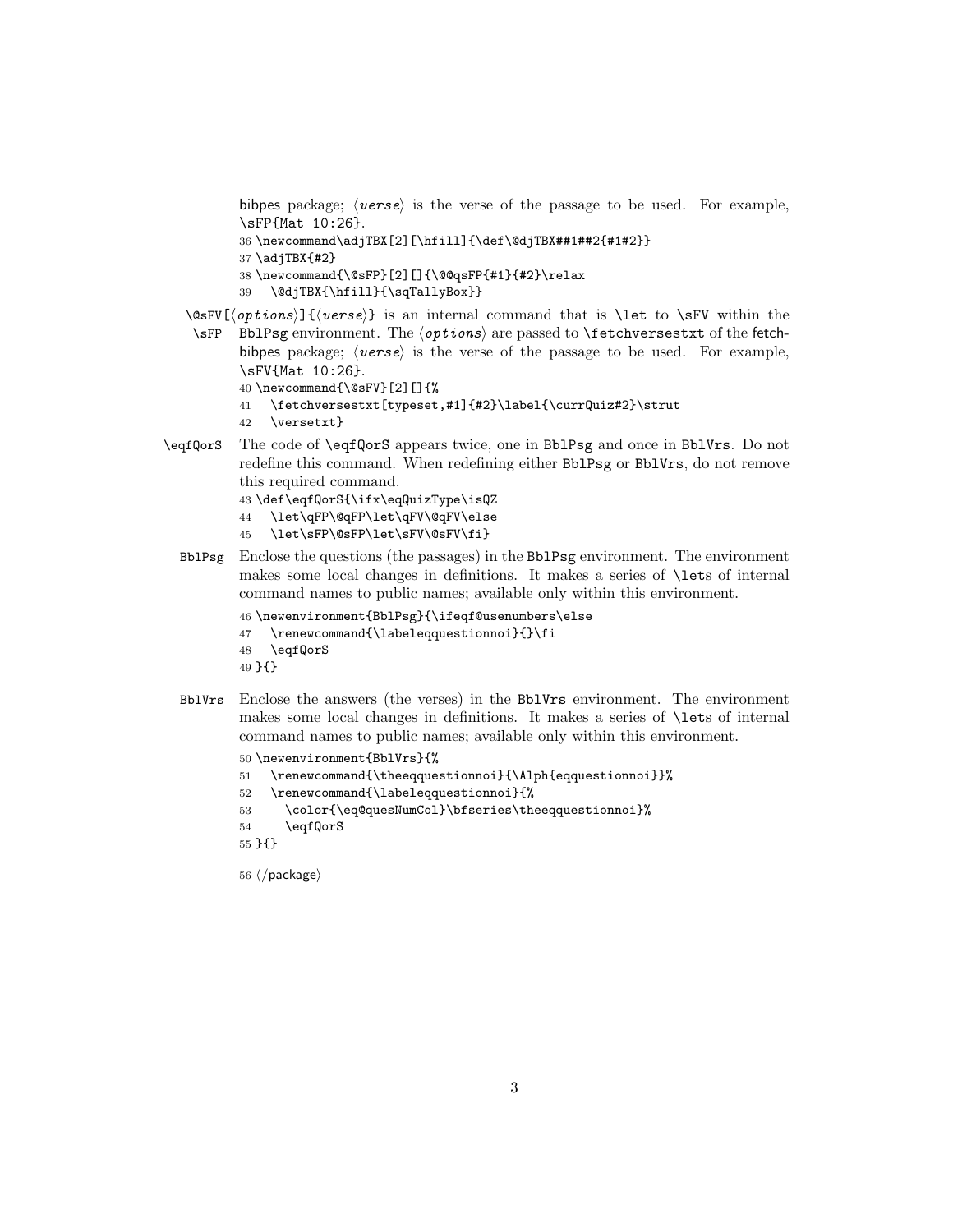# <span id="page-3-0"></span>4 Index

Numbers written in italic refer to the page where the corresponding entry is described; numbers underlined refer to the code line of the definition; numbers in roman refer to the code lines where the entry is used.

| <b>Symbols</b>                                                                                 | L                                                                              |
|------------------------------------------------------------------------------------------------|--------------------------------------------------------------------------------|
| $\qquad \qquad \qquad \qquad 23, 30, 38$                                                       |                                                                                |
|                                                                                                | $\lambda$ labeleqquestionnoi  47,52                                            |
|                                                                                                |                                                                                |
|                                                                                                |                                                                                |
| $\qquad \qquad \qquad \qquad 2, 32, 44$                                                        | $\mathbf{P}$                                                                   |
|                                                                                                | $\texttt{passagetxt xt} \dots \dots \dots \dots \dots \dots \dots \ 26$        |
|                                                                                                |                                                                                |
|                                                                                                | $\texttt{presents} \dots \dots \dots \dots \dots \dots \dots \dots \dots \ 22$ |
| $\mathbf{A}$                                                                                   | $\prime$ $(0.26)$                                                              |
|                                                                                                |                                                                                |
|                                                                                                |                                                                                |
|                                                                                                |                                                                                |
|                                                                                                |                                                                                |
|                                                                                                | Q                                                                              |
| B                                                                                              |                                                                                |
| BblPsg (environment) $\ldots \ldots \ldots \ldots \ldots \ldots \ldots \frac{46}{1}$           | $\qquad \qquad \qquad \qquad \qquad 2, 44$                                     |
| Bb1Vrs (environment) $\ldots \ldots \ldots \ldots \ldots \ldots \ldots 50$                     | $\qquad \qquad \qquad \qquad \qquad 2, 44$                                     |
| C                                                                                              |                                                                                |
| $\C{ATorTBX}$ 18, 21, 26                                                                       | $\bf{R}$                                                                       |
|                                                                                                |                                                                                |
| $\CorrAnsBut$ ton  19.31                                                                       |                                                                                |
|                                                                                                |                                                                                |
|                                                                                                |                                                                                |
| E                                                                                              |                                                                                |
|                                                                                                | S                                                                              |
| $\left\{ \text{length} \ldots \ldots \ldots \ldots \ldots \right\}$ 7, 8, 10, 11               |                                                                                |
| environments:                                                                                  |                                                                                |
| BblPsg $\ldots \ldots \ldots \ldots \ldots \ldots \ldots \ldots \ldots \ldots \ldots \cdot 46$ |                                                                                |
|                                                                                                |                                                                                |
| $\eqref{eq:quesNumCol} \ldots \ldots \ldots \ldots \ldots \ldots 53$                           | $\sqrt{20, 39}$                                                                |
| \eqf@RBTx                                                                                      | $\text{trut} \ldots \ldots \ldots \ldots \ldots \ldots \quad 23, 33, 41$       |
| $\eqref@usenumberstalse \ldots \ldots \ldots \ldots 4, 6$                                      |                                                                                |
| $\eqref{Qusenumberstrue} \ldots \ldots \ldots \ldots \ldots 5$                                 | T                                                                              |
|                                                                                                |                                                                                |
| $\eqref{quizType} \ldots \ldots \ldots \ldots \ldots 18, 43$                                   |                                                                                |
|                                                                                                |                                                                                |
| F                                                                                              | $\mathbf{U}$                                                                   |
| $\text{tetchversestxt}$ 23, 33, 41                                                             |                                                                                |
|                                                                                                |                                                                                |
| T                                                                                              |                                                                                |
| $\left\{ \text{Gusenumbers } \ldots \ldots \ldots \ldots \right\}$ 4, 24, 46                   | $\mathbf{V}$                                                                   |
|                                                                                                |                                                                                |